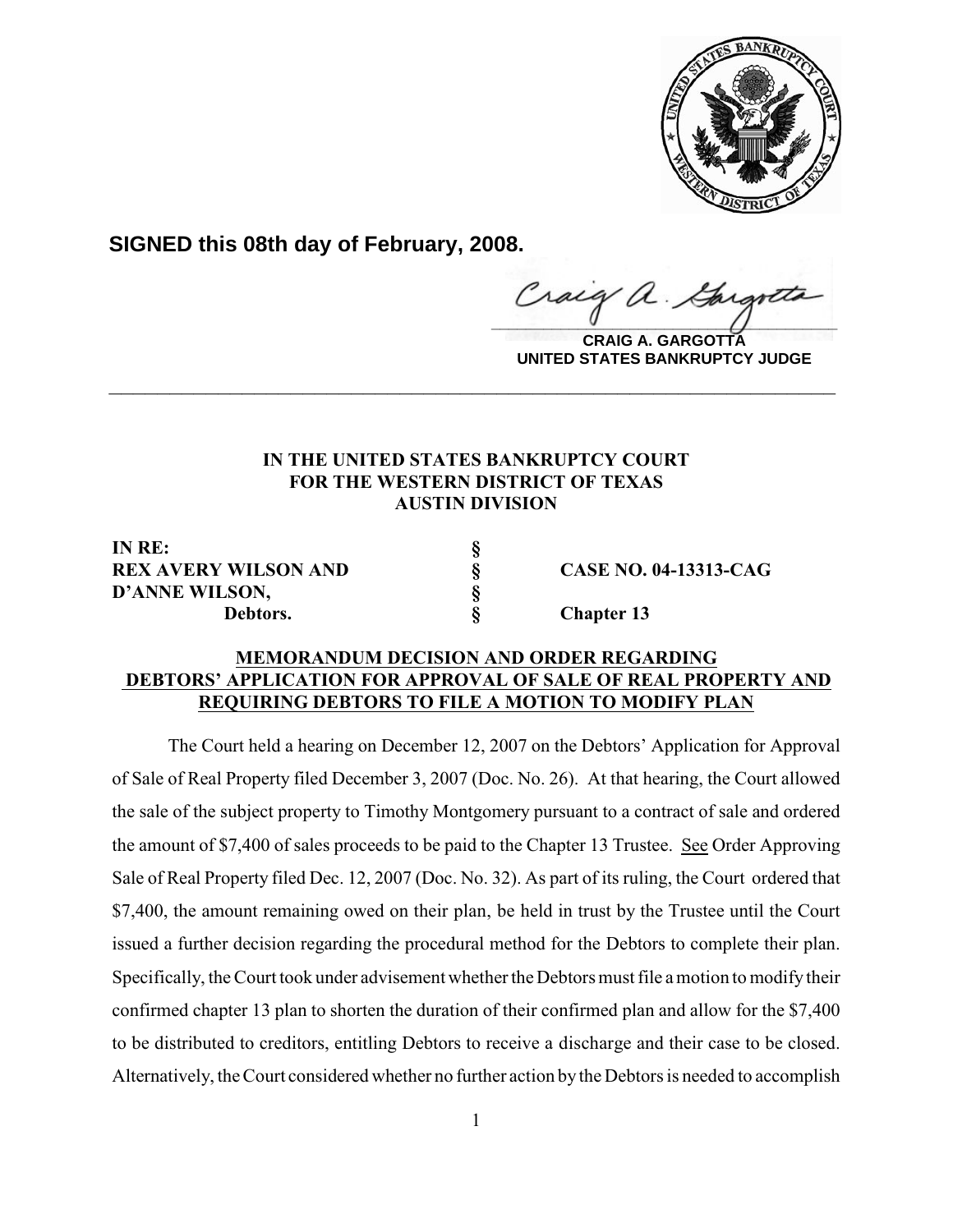these events. To assist the Court with this issue, the Debtors filed a post-trial brief on the issue on January 2, 2008 (Doc. No. 36), and the Trustee filed a responsive brief on January 17, 2008 (Doc. No. 37).

The Court has reviewed the briefs and the case law cited therein and has determined that there is no need to change prior practice in this division. The Court has determined that the Debtors must file a motion to modify their confirmed plan if they wish to change the amounts and timing of monetary distributions to creditors. The Court notes that the subject bankruptcy case was filed before the effective date of October 1, 2005 for the Bankruptcy Abuse Prevention Consumer Protection Act of 2005 (BAPCPA) and limits its ruling to pre-BAPCPA cases.

The Court has subject matter jurisdiction of the parties' dispute pursuant to 28 U.S.C. § 1334 and  $\S$  157. The matter is a core contested proceeding pursuant to 28 U.S.C.  $\S$  157(b)(2)(L) (confirmation of plans) and  $\S 157(b)(2)(O)$  (other proceedings affecting . . . the adjustment of the debtor-creditor . . . relationship). The following represents the Court's findings of fact and conclusions of law made pursuant to Bankruptcy Rules 7052 and 9014.

## FINDINGS OF FACT

1. Debtors filed their second bankruptcy case, this case, on June 24, 2004.

2. Their chapter 13 plan was confirmed and the order confirming the plan was entered February 24, 2005.

3. The plan requires the Debtors to pay to the Trustee \$865 per month for 48 months for a total gross amount to be paid into the plan of \$41,520.00 and provides a 12% dividend to unsecured creditors.

4. Debtors' motion to sell their exempt homestead property was set for hearing on an expedited basis on December 11, 2007.

5. An order was entered on December 12, 2007 (Doc. No. 32) that allowed the sale, approved the payment to the secured lienholder on the property of all amounts owed it including ad valorem taxes and other necessary fees, approved \$700 in attorney's fees to the Debtors' attorney for handling this matter, and placed \$7,400 with the Trustee, such amount being necessary for the Debtors to complete all payments due under their confirmed plan.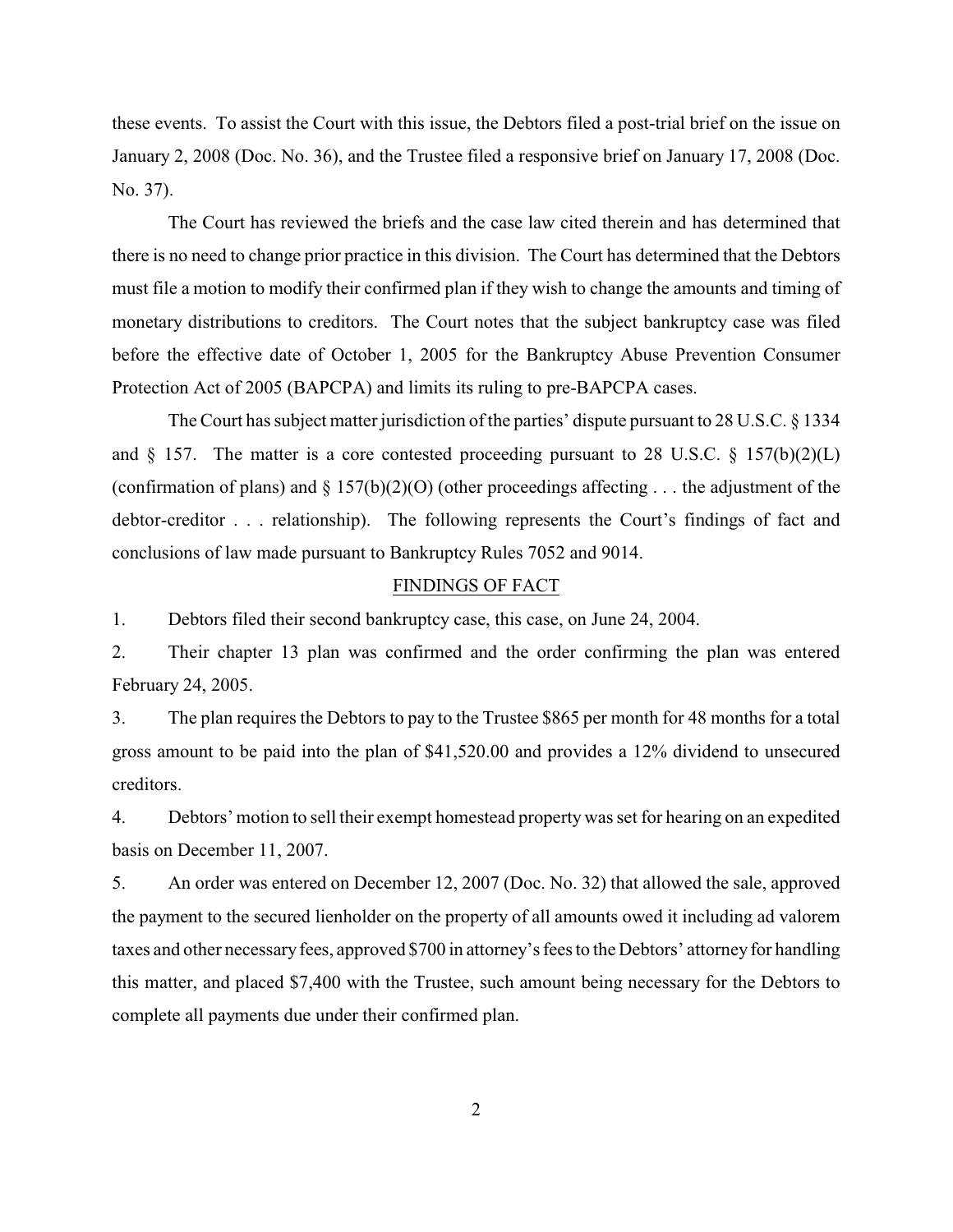## CONCLUSIONS OF LAW

Bankruptcy Code § 1329(a) provides that "[a]t any time after confirmation of the plan but before the completion of payments under such plan, the plan may be modified, upon request of the debtor, the trustee, or the holder of an allowed unsecured claim, to–(2) extend or reduce the time for such payments." Pursuant to  $\S 1328(a)$ , a debtor is to receive a discharge after completion of all payments due under the plan. As dictated by *United States v. Ron Pair Enterprises, Inc.*, "the task of resolving a dispute over the meaning of [a statutory provision] begins where all such inquiries must begin: with the language of the statute itself." *United States v. Ron Pair Enter., Inc.*, 489 U.S. 235, 241 (1989).

The Debtors argue that, although there is no controlling opinion in the Fifth Circuit, it is generally accepted under Fifth Circuit law that debtors can pay off their plans early without need for advance notice to creditors by means of a motion to modify plan. The Debtors argue that the decisions of *In re Smith*, 237 B.R. 621 (Bankr. E.D. Tex. 1999), *aff'd,* 252 B.R. 107 (E.D. Tex. 2000), and *In re Meza*, 467 F.3d 874 (5<sup>th</sup> Cir. 2006), require that, upon the Debtors' tender of money to the Trustee sufficient to pay off their confirmed plan, the Bankruptcy Code dictates that it is too late to modify their plan under  $\S 1329(a)$  and they are entitled to a discharge under  $\S 1328(a)$ .

The Trustee argues that requiring a debtor to file a motion to modify a plan to achieve an early pay off imposes a much lighter burden on that debtor than would be placed upon the trustee and creditors to determine the source of the funds that the debtor is using and the reason for the payoff, with possible reasons being a debtor's attempt to hide an economic windfall or a more favorable economic situation that would result in demands for higher payments to be made to creditors. Although the source of the Debtors' \$7,400 is known, such a situation may not always occur. Further, the filing of a motion to modify promotes transparency in a debtor's dealings, allows all parties to receive notice of the proposal, and provides authority for the Trustee to make larger and final disbursements to creditors.

Here, the Court has reviewed but declines to follow the decision in *Smith* because that decision was decided on a different factual basis than presented here: *Smith* dealt with a situation in which the debtor had made a final payment to the trustee, the trustee had disbursed the money to creditors and was seeking approval to issue the debtor a discharge, and then a creditor objected to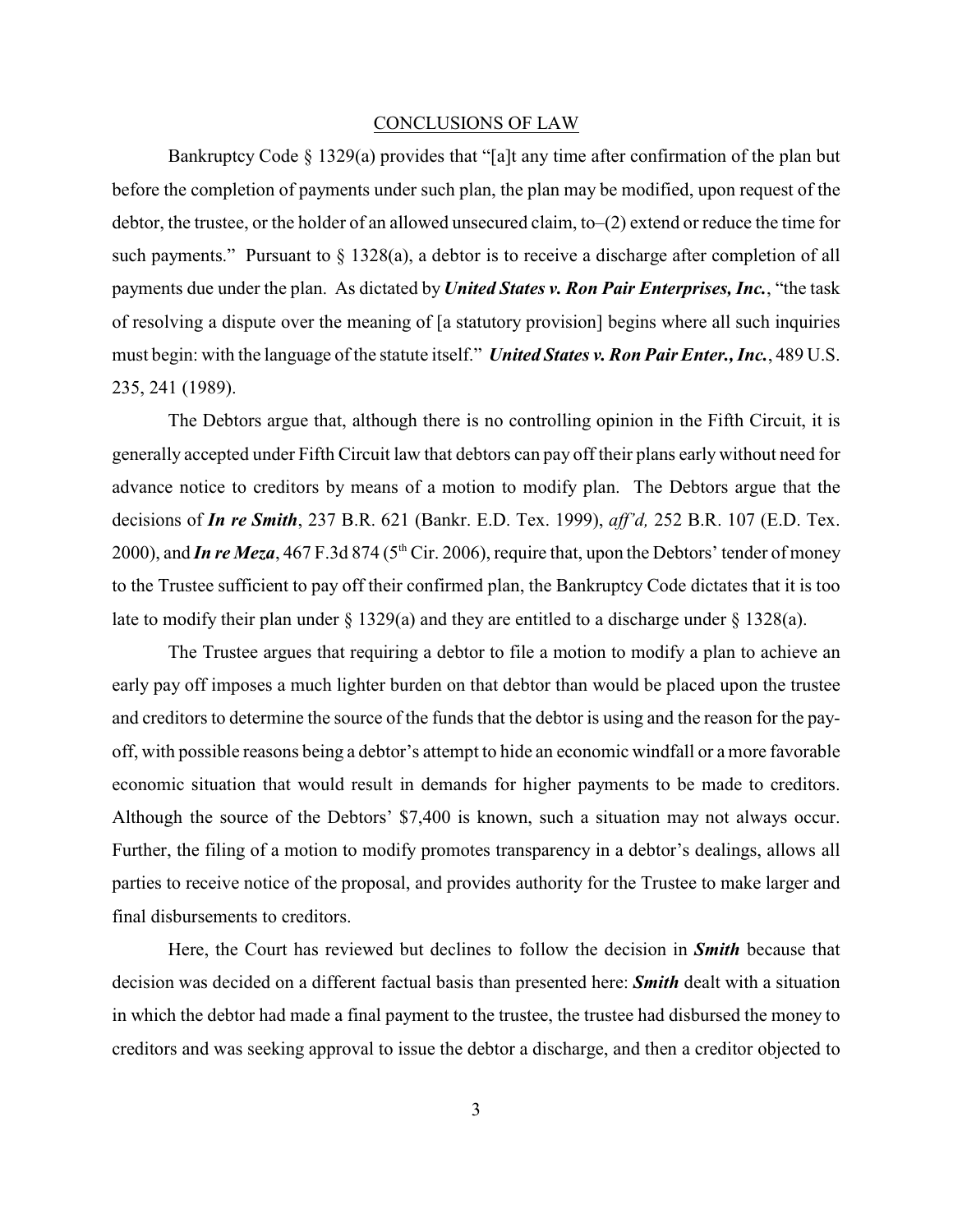the procedure that had occurred.<sup>1</sup> This differs from the situation presented here.

As for the *Meza* decision, the Court declines to apply it broadly and agrees with the interpretation of *Meza* stated in *In re Zavala*, 366 B.R. 643, 648 & n.3 (Bankr. W.D. Tex. 2007). In *Zavala*, the bankruptcy court found that "*Meza's* only real holding is that a motion to modify is not time-barred if filed before a debtor tenders to the trustee payment in full of the balance owed under the plan. It does not answer whether such a motion would be barred if filed after that tender but before the trustee made all the payments to creditors under the plan . . .." *Id.* A review of *Meza* shows that it cited the bankruptcy decision in *Smith* only for the general provision that '"[Section] 1329(a) clearly requires that any request for a post-confirmation modification of a confirmed chapter 13 plan must be presented ... before the completion of payments under such plan."' *Meza*, 467 F.3d at 879 (quoting *Smith*, 237 B.R. at 625 n.7 (internal quotation marks omitted)). *Meza* then immediately stated that *Smith's* rationale of allowing the debtor to receive her discharge after paying the amount due under the plan, without further action, was not applicable to the situation in *Meza.*<sup>2</sup> In *Smith*, the money was paid to the trustee and distributed to creditors prior to any argument that this was not the proper procedure, where in contrast, in *Meza*, the trustee filed a modification motion prior to the debtor's tendering the full payment owed under the plan and any disbursements were made to creditors. *See Meza*, 467 F.3d at 879. In the situation here, the money from the sale of Debtors' exempt property is being held in trust by the Chapter 13 Trustee pending this ruling, so there is time for a motion to modify to be filed prior to the Trustee making any disbursements.

Debtors also point to prior precedent in the Austin Division for allowing the money to be distributed without further court order. However, the Court has reviewed the bankruptcy cases referred to and finds they provide little guidance. In Amos Michael Mayes, Case Number 05-18220, the debtor was allowed to incur debt, secured by his home, and to pay an amount to the trustee

<sup>&</sup>lt;sup>1</sup> The bankruptcy court's *Smith* decision was affirmed by the District Court and later by the Fifth Circuit. However, the Fifth Circuit's unpublished decision shows that the ruling is not precedent under Fifth Circuit Rule 47.5.4 except for that particular cases's purposes, such as to show "res judicata, collateral estoppel or law of the case (or similarly to show double jeopardy, notice, sanctionable conduct, entitlement to attorney's fees, or the like)." *See Bayshore Nat'l Bank of La Porte v. Smith*, 252 F.3d 1357, 2001 WL 422945 (5<sup>th</sup> Cir. 2001).

<sup>&</sup>lt;sup>2</sup> The bankruptcy court in **Smith** made the broad statement that "[w]ithout providing advance notice to any party, a Chapter 13 debtor may tender all the payments due and owing under a confirmed plan on an accelerated basis and thereby create an entitlement to discharge."' *Smith,* 237 B.R. at 626.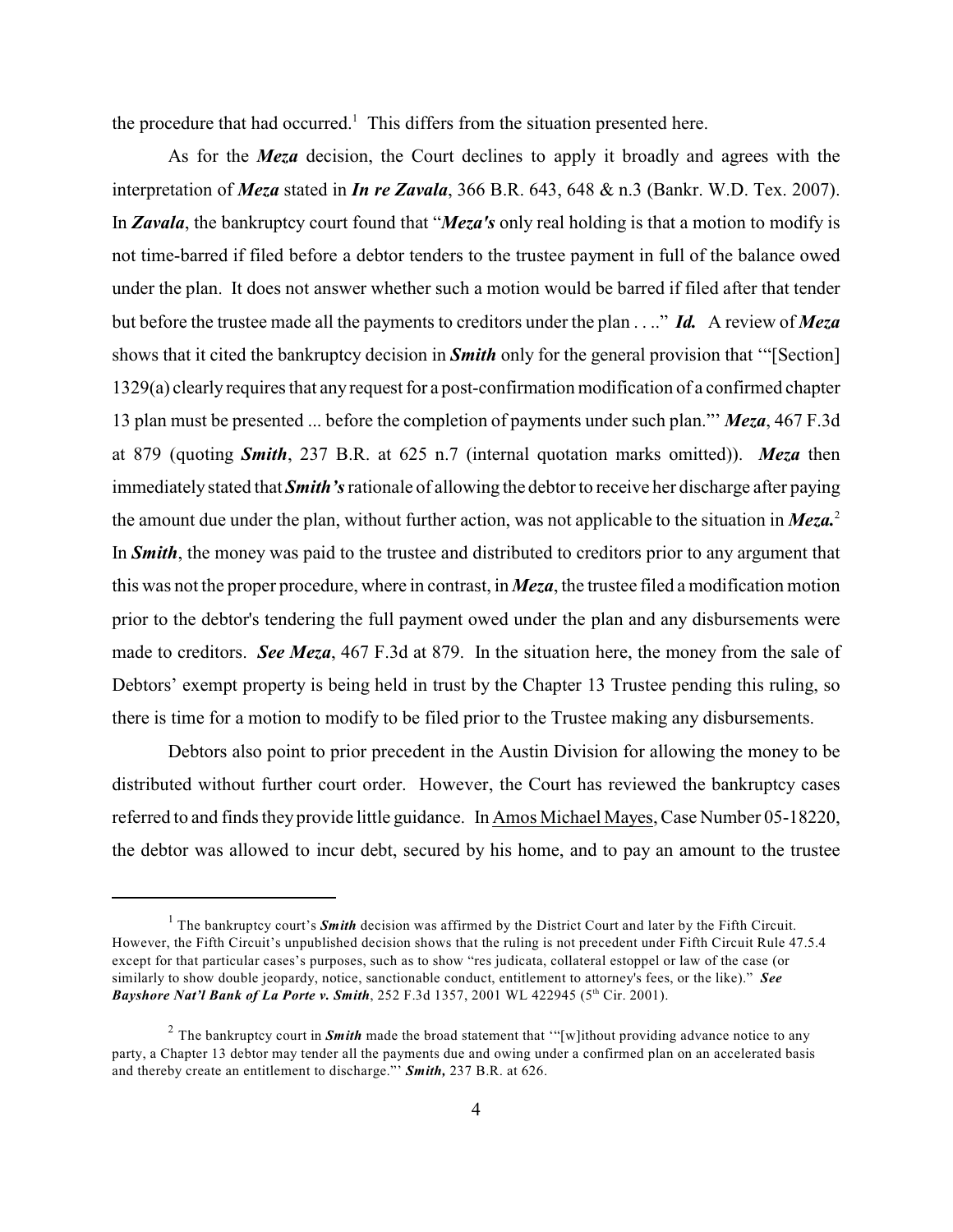sufficient to pay off the confirmed chapter 13 plan balance, however, the agreed order entered in that case on the amended motion to incur debt did not direct the trustee to pay off the plan. *See* Agreed Order entered March 27, 2007 (Doc. No. 40). Although there may have been an agreement between the debtor's attorney and the trustee that the debtor did not need to file a motion to modify the plan for a final disbursement to creditors to occur, it is of no consequence because the case was summarily dismissed because the debtor failed to comply with the terms of the agreement.<sup>3</sup>

Debtors cite to a second case of Daniel and Lela Falcon, Case No. 04-16592. There, the debtors filed a motion to modify along with a motion to incur debt, and that the relief was approved by order entered March 27, 2007 (Doc. No. 55). The debtors were to obtain a home equity loan and pay a lump sum to the trustee sufficient to pay off their plan's remaining balance. However, nearly a year later, no such action appears to have occurred. In fact, on February 4, 2008, the trustee filed a motion to dismiss the case because the debtors are in material default in the amount of \$4,355 on making required plan payments.

Debtors cite to a third case, William Jack Ray, Case No. 05-15748, in which the debtor was allowed to sell his homestead and any excess money after the payment of the lienholder and other required fees would be paid to the debtor. *See* Order entered March 21, 2007 (Doc. No. 30). At the court hearing, the Court noted that the debtor could determine whether he would file a motion to modify the plan to pay off his plan early, presumably using any excess homestead proceeds. *See* Debtors' Post-Trial Brief at 11-12 (citing transcript of Ray hearing). A review of this case's docket sheet shows that, nearly a year later, the debtor has not filed a motion to modify his plan.

Other cases cited by the Trustee require a motion to modify the plan prior to allowing the plan to be paid off early using a lump sum amount that represents the total of the remaining monthly amounts owed under the plan. *See In re Turek*, 346 B.R. 350, 360 (Bankr. M.D. Pa. 2006); *In re Keller*, 329 B.R. 697, 699-700 (Bankr. E.D. Cal. 2005); *In re Fridley*, \_\_B.R. \_\_\_, 2007 WL 4625243, at  $*5$  (B.A.P. 9<sup>th</sup> Dec. 18, 2007). This is the better practice to require the filing of a motion

<sup>&</sup>lt;sup>3</sup> Specifically, the trustee filed a motion to dismiss the case because the debtor failed to tender the agreed balance of the plan to the trustee, and on agreement on the motion to dismiss, the trustee agreed to retain the case if the debtor would convert the case to a chapter 7. *See* Order entered September 5, 2007 (Doc. No. 49). Because the debtor failed convert the case, the case was summarily dismissed. *See* Order entered September 18, 2007 (Doc. No. 51).